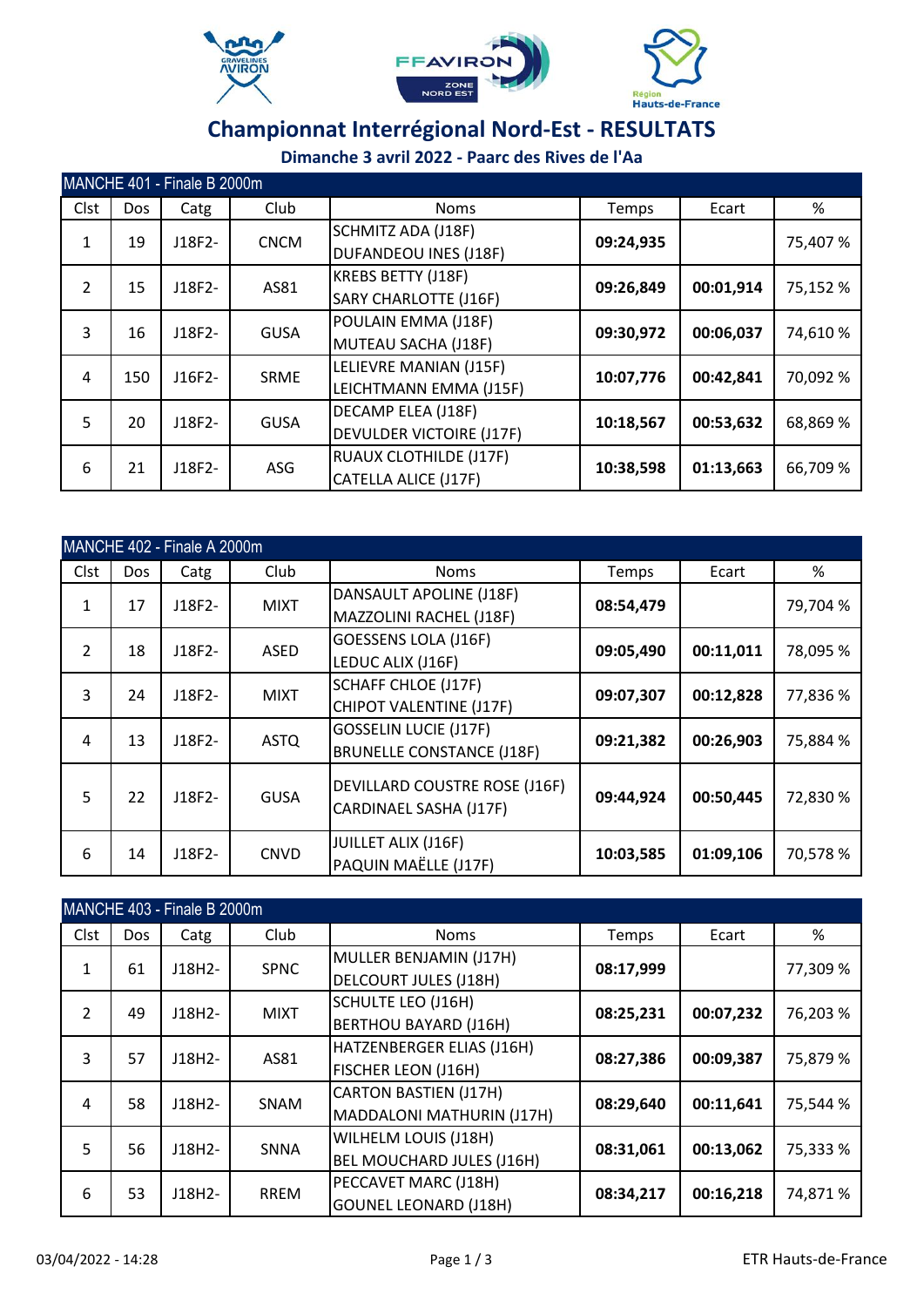





#### **Championnat Interrégional Nord-Est - RESULTATS Dimanche 3 avril 2022 - Paarc des Rives de l'Aa**

|                | MANCHE 404 - Finale A 2000m |          |             |                                                           |           |           |          |  |  |  |  |
|----------------|-----------------------------|----------|-------------|-----------------------------------------------------------|-----------|-----------|----------|--|--|--|--|
| Clst           | Dos                         | Catg     | Club        | <b>Noms</b>                                               | Temps     | Ecart     | %        |  |  |  |  |
| 1              | 55                          | J18H2-   | <b>SNNA</b> | <b>ROSE ALEXIS (J18H)</b><br><b>CZERWIK PIERRE (J18H)</b> | 08:00,071 |           | 80,196 % |  |  |  |  |
| $\overline{2}$ | 51                          | J18H2-   | <b>RREM</b> | JOLARD ALEXANDRE (J17H)<br>EYMARD MAXIME (J17H)           | 08:02,249 | 00:02,178 | 79,834 % |  |  |  |  |
| 3              | 50                          | $J18H2-$ | <b>SNNA</b> | <b>GOLDSCHMIDT JOSUE (J18H)</b><br>THOMAS MATTHIEU (J18H) | 08:06,224 | 00:06,153 | 79,182 % |  |  |  |  |
| 4              | 59                          | J18H2-   | <b>MIXT</b> | MARTIN VICTOR (J17H)<br>MOCKELS ARTHUR (J17H)             | 08:07,505 | 00:07,434 | 78,974 % |  |  |  |  |
| 5              | 52                          | J18H2-   | <b>MIXT</b> | NICOULAUD PIERRE (J18H)<br><b>CREPIN ELIOTT (J18H)</b>    | 08:12,908 | 00:12,837 | 78,108 % |  |  |  |  |
| 6              | 62                          | $J18H2-$ | SNNA        | BLETOUX OSCAR (J17H)<br><b>MASSON HUGUES (J17H)</b>       | 08:21,247 | 00:21,176 | 76,808 % |  |  |  |  |

|      | MANCHE 405 - Finale B 2000m |        |             |                             |           |           |          |  |  |  |  |
|------|-----------------------------|--------|-------------|-----------------------------|-----------|-----------|----------|--|--|--|--|
| Clst | Dos                         | Catg   | Club        | <b>Noms</b>                 | Temps     | Ecart     | ℅        |  |  |  |  |
|      | 4                           | J18F1x | <b>RREM</b> | <b>RENARD CLARA (J18F)</b>  | 10:16,760 |           | 72,151 % |  |  |  |  |
| 2    | 6                           | J18F1x | SNNA        | NAGEL JULIETTE (J18F)       | 10:17,670 | 00:00,910 | 72,045 % |  |  |  |  |
| 3    | 9                           | J18F1x | <b>UNLI</b> | GAUTHERON GABRIELLE (J17F)  | 10:41,378 | 00:24,618 | 69,382 % |  |  |  |  |
| 4    | 11                          | J18F1x | <b>VUC</b>  | TOURNAIRE LARA (J17F)       | 11:01,597 | 00:44,837 | 67,261%  |  |  |  |  |
| 5    | 12                          | J18F1x | <b>SPNC</b> | <b>GUERDIN JULIE (J18F)</b> | 11:02,070 | 00:45,310 | 67,213 % |  |  |  |  |

|      | MANCHE 406 - Finale A 2000m |        |             |                               |           |           |          |  |  |  |
|------|-----------------------------|--------|-------------|-------------------------------|-----------|-----------|----------|--|--|--|
| Clst | <b>Dos</b>                  | Catg   | Club        | <b>Noms</b>                   | Temps     | Ecart     | %        |  |  |  |
|      |                             | J18F1x | <b>SNNA</b> | MASSEMIN MILLA (J18F)         | 09:29,287 |           | 78,168%  |  |  |  |
| 2    | 3                           | J18F1x | <b>GUSA</b> | NION ROMANE (J17F)            | 09:41,569 | 00:12,282 | 76,517%  |  |  |  |
| 3    |                             | J18F1x | <b>USTA</b> | MERDENS MAELLE (J18F)         | 09:47,762 | 00:18,475 | 75,711 % |  |  |  |
| 4    |                             | J18F1x | <b>RCST</b> | POUSSARDIN LUCIE (J18F)       | 09:58,459 | 00:29,172 | 74,358 % |  |  |  |
| 5.   | 10                          | J18F1x | <b>USTA</b> | <b>FRANCOIS JEANNE (J18F)</b> | 10:19,344 | 00:50,057 | 71,850 % |  |  |  |
| 6    |                             | J18F1x | <b>SNNA</b> | COLLOT MARIE (J17F)           | 10:25,929 | 00:56,642 | 71,094 % |  |  |  |

| MANCHE 407 - Finale C 2000m |            |        |             |                               |           |           |          |  |  |
|-----------------------------|------------|--------|-------------|-------------------------------|-----------|-----------|----------|--|--|
| Clst                        | <b>Dos</b> | Catg   | Club        | <b>Noms</b>                   | Temps     | Ecart     | %        |  |  |
| 1                           | 28         | J18H1x | SNSO        | VISBECQ PIERRE (J17H)         | 09:24,211 |           | 72,313 % |  |  |
| 2                           | 34         | J18H1x | SNAB        | THERIER - EECKHOUT LEO (J17H) | 09:32,685 | 00:08,474 | 71,243 % |  |  |
| 3                           | 30         | J18H1x | ABOU        | DAUSQUE AIMERY (J18H)         | 09:33,485 | 00:09,274 | 71,144 % |  |  |
| 4                           | 45         | J18H1x | ABOU        | <b>FLORENT ANTOINE (J18H)</b> | 09:35,912 | 00:11,701 | 70,844 % |  |  |
| 5.                          | 44         | J18H1x | SNAM        | NICOLINI LUCAS (J17H)         | 09:45,885 | 00:21,674 | 69,638 % |  |  |
| 6                           | 33         | J18H1x | <b>UNLI</b> | BARTHOLEYNS JUSTIN (J17H)     | 09:49,696 | 00:25,485 | 69,188%  |  |  |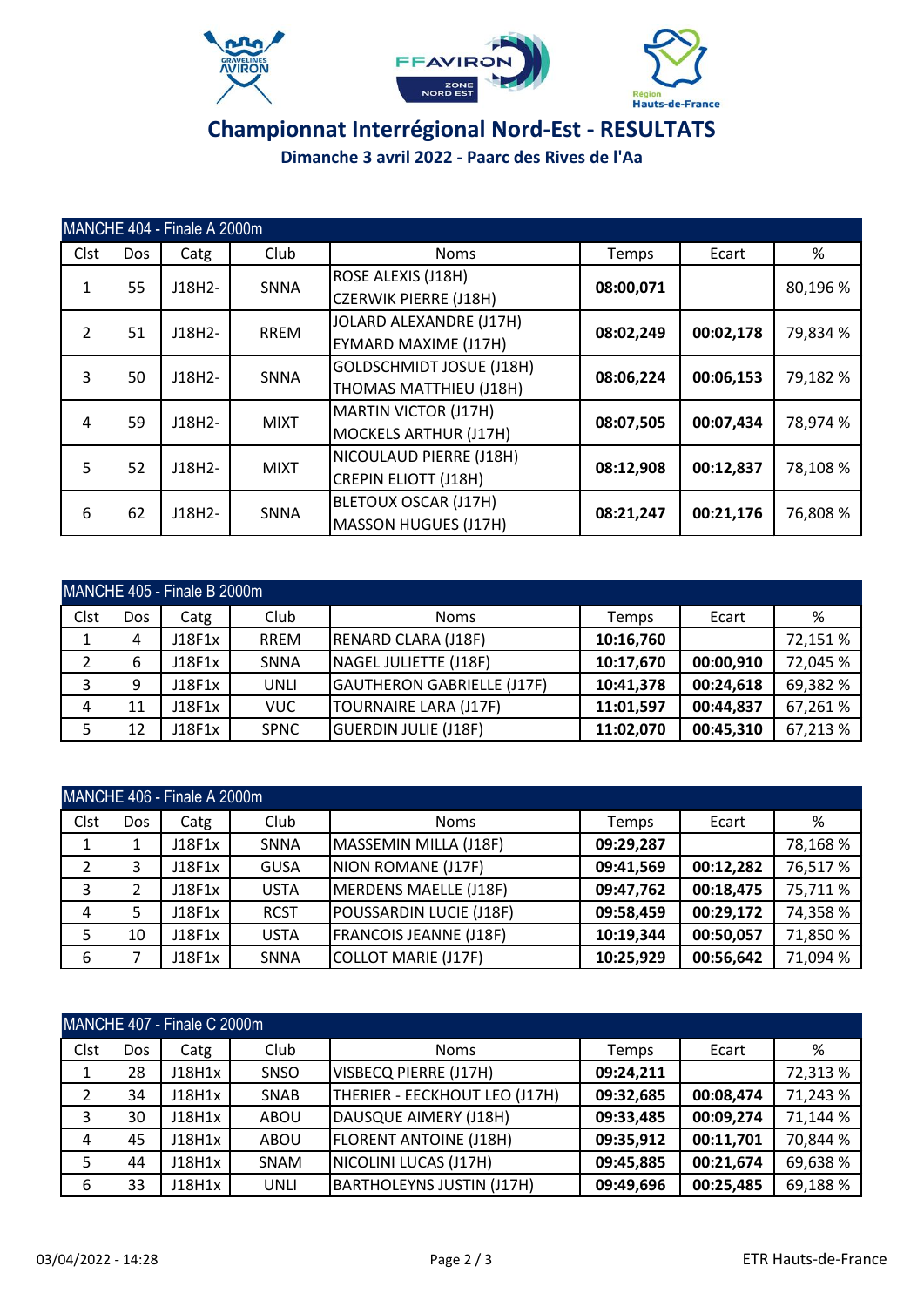





|      | MANCHE 408 - Finale B 2000m |        |             |                               |           |           |          |  |  |  |  |
|------|-----------------------------|--------|-------------|-------------------------------|-----------|-----------|----------|--|--|--|--|
| Clst | Dos                         | Catg   | Club        | <b>Noms</b>                   | Temps     | Ecart     | ℅        |  |  |  |  |
| Ŧ.   | 40                          | J18H1x | <b>SNPM</b> | GROSSE LEO (J18H)             | 09:10,696 |           | 74,088 % |  |  |  |  |
| 2    | 27                          | J18H1x | <b>GUSA</b> | <b>DEROO CORENTIN (J18H)</b>  | 09:16,839 | 00:06,143 | 73,271 % |  |  |  |  |
| 3    | 26                          | J18H1x | <b>GUSA</b> | LOT GAUTHIER (J18H)           | 09:17,640 | 00:06,944 | 73,165 % |  |  |  |  |
| 4    | 29                          | J18H1x | <b>UNLI</b> | <b>DOBOEUF RAPHAEL (J18H)</b> | 09:25,494 | 00:14,798 | 72,149 % |  |  |  |  |
| 5    | 42                          | J18H1x | <b>SNNA</b> | <b>ESCHBACH EMILE (J17H)</b>  | 09:29,227 | 00:18,531 | 71,676 % |  |  |  |  |
| 6    | 43                          | J18H1x | <b>UNLI</b> | <b>BARRIAT JULIEN (J17H)</b>  | 09:49,458 | 00:38,762 | 69,216 % |  |  |  |  |

|      | MANCHE 409 - Finale A 2000m |        |             |                                 |           |           |          |  |  |  |
|------|-----------------------------|--------|-------------|---------------------------------|-----------|-----------|----------|--|--|--|
| Clst | Dos                         | Catg   | Club        | <b>Noms</b>                     | Temps     | Ecart     | %        |  |  |  |
|      | 36                          | J18H1x | <b>CLLA</b> | BERNARDCIENIEWSKI CLEMENT (J1)  | 08:41,488 |           | 78,238 % |  |  |  |
| 2    | 46                          | J18H1x | AS81        | SEVOZ JULIAN (J17H)             | 08:52,878 | 00:11,390 | 76,565 % |  |  |  |
| 3    | 32                          | J18H1x | <b>SNPM</b> | WARIN SIMON (J17H)              | 08:55,640 | 00:14,152 | 76,171 % |  |  |  |
| 4    | 37                          | J18H1x | <b>SNNA</b> | <b>BOBILLIER GABRIEL (J17H)</b> | 08:55,989 | 00:14,501 | 76,121%  |  |  |  |
| 5    | 38                          | J18H1x | ABOU        | <b>WALLE THIBAUT (J18H)</b>     | 09:15,160 | 00:33,672 | 73,492 % |  |  |  |
| 6    | 35                          | J18H1x | <b>GUSA</b> | CARDINAEL MATYAS (J18H)         | 09:29,558 | 00:48,070 | 71,634 % |  |  |  |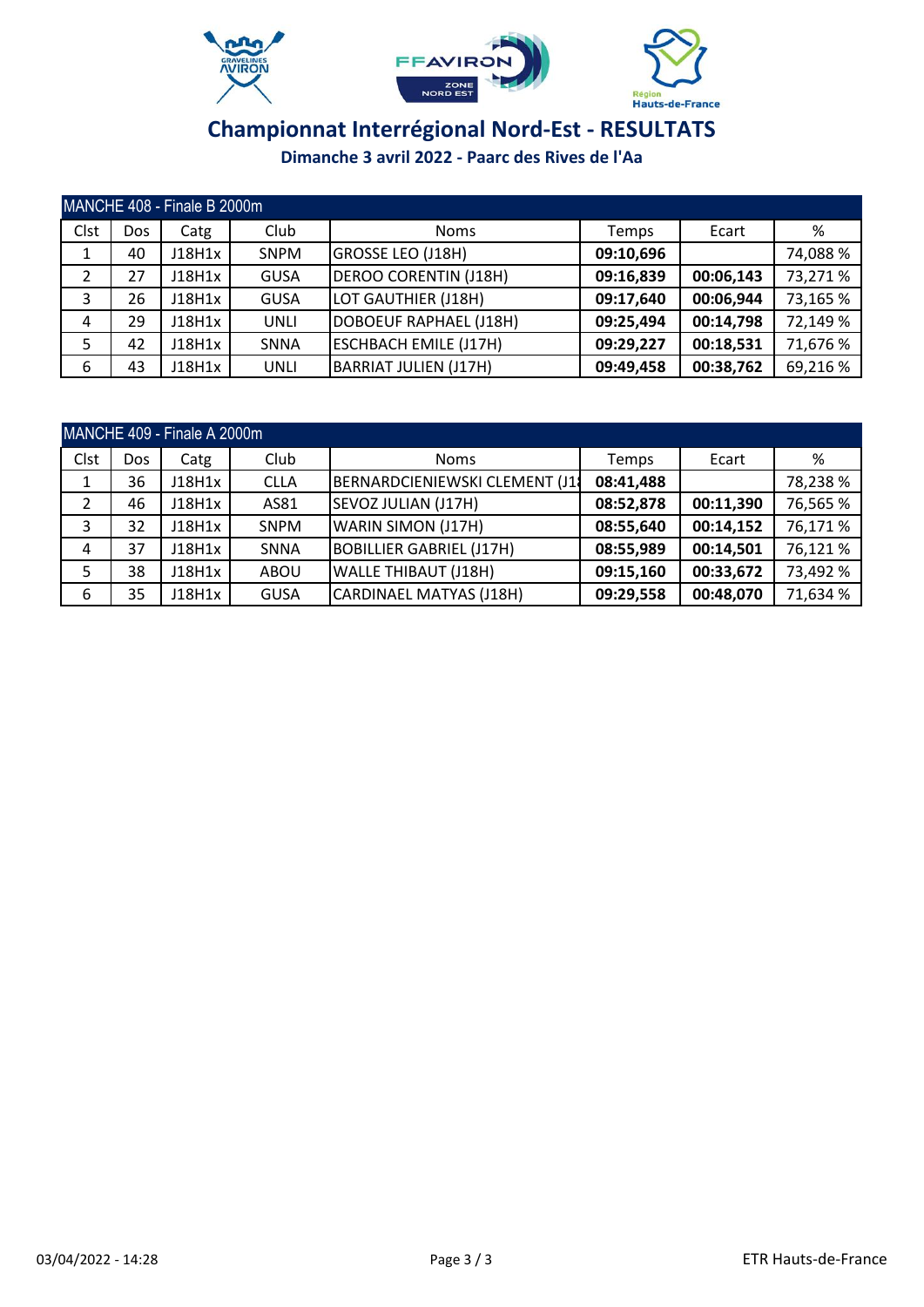





| MANCHE 410 - Finale A 2000m |     |        |             |                                                  |           |           |          |  |  |
|-----------------------------|-----|--------|-------------|--------------------------------------------------|-----------|-----------|----------|--|--|
| Clst                        | Dos | Catg   | Club        | <b>Noms</b>                                      | Temps     | Ecart     | %        |  |  |
|                             | 79  | $SF2-$ | <b>CNVD</b> | LECLERC JULIE (SF)<br><b>AUBRY LISE (SF)</b>     | 09:21,063 |           | 72,541 % |  |  |
|                             | 80  | $SF2-$ | <b>GUSA</b> | PORQUET ORLANE (S-23F)<br>SENGIER ALIZÉE (S-23F) | 09:53,773 | 00:32,710 | 68,545 % |  |  |

|      | MANCHE 411 - Finale B 2000m |                     |             |                        |             |                           |           |           |          |  |
|------|-----------------------------|---------------------|-------------|------------------------|-------------|---------------------------|-----------|-----------|----------|--|
| Clst | Dos                         | Catg                | Club        | <b>Noms</b>            | Temps       | Ecart                     | ℅         |           |          |  |
|      |                             | $SH2-$              | <b>RREM</b> | HULOT REMI (S-23H)     |             |                           |           |           |          |  |
|      | 112                         |                     |             | JALLON MARTIN (S-23H)  | 08:15,736   |                           | 74,233 %  |           |          |  |
| 2    | 110                         |                     |             | $SH2-$                 | <b>RREM</b> | <b>EMERY CLEMENT (SH)</b> | 08:18,442 | 00:02,706 | 73,830 % |  |
|      |                             |                     |             | KUKULJAN OLIVIER (SH)  |             |                           |           |           |          |  |
|      |                             | SH <sub>2</sub> -PL |             | LEPOLARD REMI (S-23H)  |             |                           |           |           |          |  |
| 3    | 116                         |                     | <b>ASTQ</b> | LEPOLARD BRICE (S-23H) | 08:21,677   | 00:05,941                 | 73,952 %  |           |          |  |

|                | MANCHE 412 - Finale A 2000m |        |             |                                                                    |           |           |          |  |  |  |  |  |
|----------------|-----------------------------|--------|-------------|--------------------------------------------------------------------|-----------|-----------|----------|--|--|--|--|--|
| Clst           | Dos                         | Catg   | Club        | <b>Noms</b>                                                        | Temps     | Ecart     | %        |  |  |  |  |  |
| $\mathbf{1}$   | 109                         | $SH2-$ | <b>CNVD</b> | <b>JUILLET ETIENNE (SH)</b><br><b>CATOUL ESTEBAN (SH)</b>          | 07:36,502 |           | 80,613 % |  |  |  |  |  |
| $\overline{2}$ | 111                         | $SH2-$ | <b>SPNC</b> | BRISSON LIAM (S-23H)<br><b>BRISSON MARC (SH)</b>                   | 07:41,457 | 00:04,955 | 79,747 % |  |  |  |  |  |
| 3              | 114                         | $SH2-$ | <b>MIXT</b> | MARQUES-VIGNERON DORIAN (S-<br>23H)<br>VANDERCOILDEN SIMON (S-23H) | 07:43,787 | 00:07,285 | 79,347 % |  |  |  |  |  |
| 4              | 113                         | $SH2-$ | <b>SNNA</b> | LE TIEC MAXENCE (S-23H)<br>EL AYNAOUI NOAM (S-23H)                 | 07:56,266 | 00:19,764 | 77,268 % |  |  |  |  |  |
| 5              | 115                         | $SH2-$ | <b>MIXT</b> | MINNITI PIERRE (S-23H)<br>LEBEL BAPTISTE (S-23H)                   | 08:07,088 | 00:30,586 | 75,551 % |  |  |  |  |  |
| 6              | 107                         | $SH2-$ | <b>SPNC</b> | JAZEDE NICOLAS (SH)<br><b>ULRICH AYMERIC (S-23H)</b>               | 08:13,433 | 00:36,931 | 74,580 % |  |  |  |  |  |

| MANCHE 413 - Finale A 2000m |      |                     |             |                              |           |           |          |  |
|-----------------------------|------|---------------------|-------------|------------------------------|-----------|-----------|----------|--|
| Clst                        | Dos. | Catg                | Club        | <b>Noms</b>                  | Temps     | Ecart     | %        |  |
| $\mathbf{1}$                | 72   | SF <sub>1x</sub> PL | SNNA        | CHAGNOT MARION (S-23F)       | 09:31,730 |           | 77,309 % |  |
| 2                           | 70   | SF1x PL             | <b>RREM</b> | SEPE NOEMIE (S-23F)          | 09:33,271 | 00:01,541 | 77,101 % |  |
| 3                           | 69   | SF <sub>1x</sub> PL | <b>CNVD</b> | SCHULTE CLARA (S-23F)        | 09:34,569 | 00:02,839 | 76,927 % |  |
| 4                           | 71   | SF <sub>1x</sub> PL | <b>CNVD</b> | PICARD LUCIE (S-23F)         | 10:03,332 | 00:31,602 | 73,260 % |  |
| 5                           | 74   | SF1x PL             | <b>RCST</b> | <b>RIEUNAU LUCIE (S-23F)</b> | 10:24,631 | 00:52,901 | 70,762 % |  |
| 6                           | 73   | SF1x PL             | ABOU        | MASSON GWENDOLINE (S-23F)    | 10:58,326 | 01:26,596 | 67,140 % |  |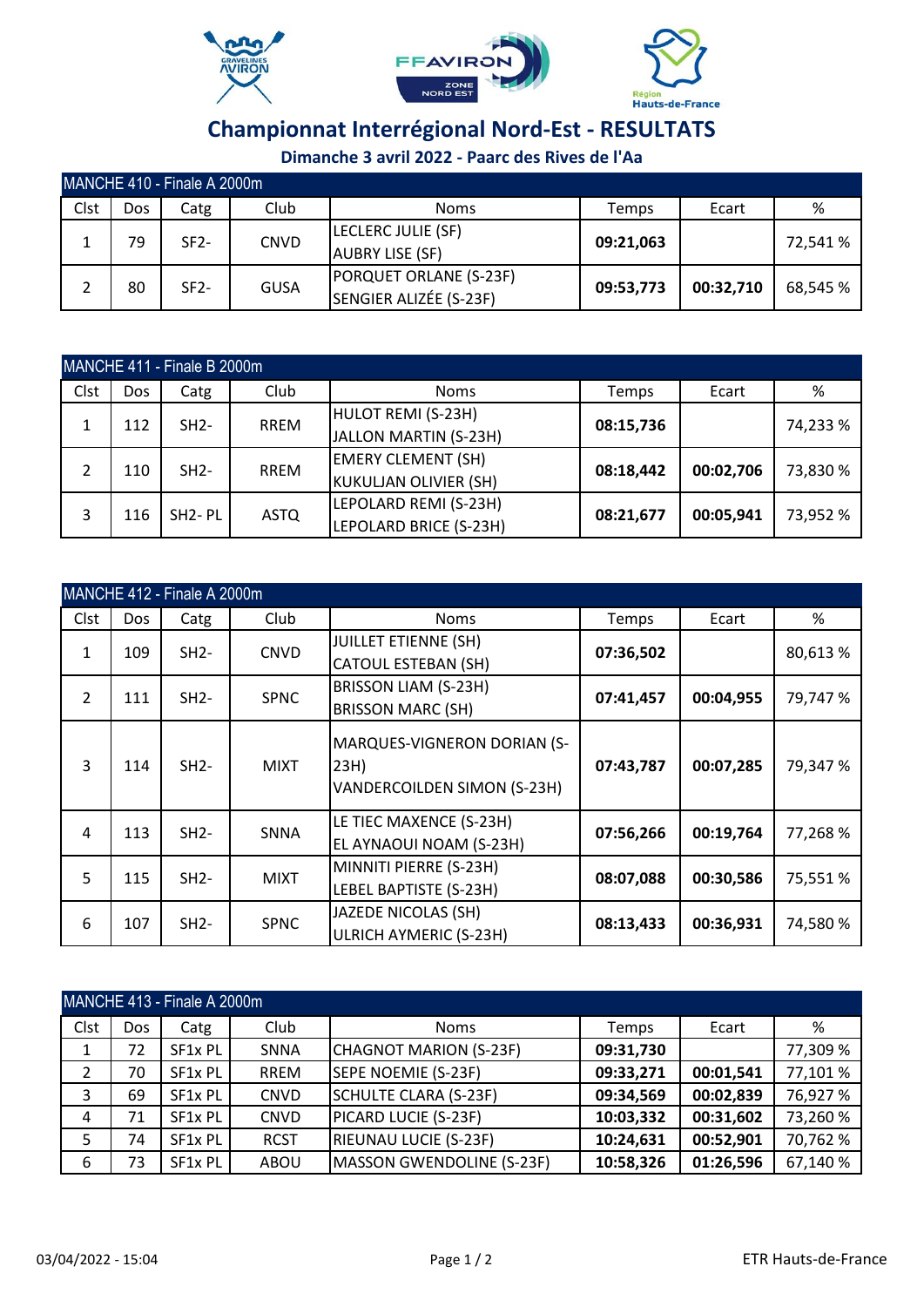





|      | MANCHE 414 - Finale A 2000m |                     |             |                                   |              |           |          |  |  |
|------|-----------------------------|---------------------|-------------|-----------------------------------|--------------|-----------|----------|--|--|
| Clst | Dos                         | Catg                | Club        | <b>Noms</b>                       | <b>Temps</b> | Ecart     | ℅        |  |  |
|      | 98                          | SH1x PL             | <b>SPNC</b> | <b>FRANCOIS ETIENNE (S-23H)</b>   | 08:23,995    |           | 78,969 % |  |  |
| 2    | 99                          | SH1x PL             | <b>SNPM</b> | FIACRE LEO-PAUL (S-23H)           | 08:35,996    | 00:12,001 | 77,132 % |  |  |
| 3    | 102                         | SH <sub>1x</sub> PL | ABOU        | DEWANCKER SACHA (S-23H)           | 08:42,530    | 00:18,535 | 76,168%  |  |  |
| 4    | 95                          | SH1x PL             | <b>GUSA</b> | DECRIEM ADRIEN (SH)               | 08:59,736    | 00:35,741 | 73,740 % |  |  |
| 5    | 96                          | SH1x PL             | <b>GUSA</b> | <b>DEBOUTIERE TRISTAN (S-23H)</b> | 09:12,292    | 00:48,297 | 72,063 % |  |  |
| 6    | 101                         | SH1x PL             | <b>RCST</b> | <b>HERRY PAUL (S-23H)</b>         | 09:37,913    | 01:13,918 | 68,868 % |  |  |

|      | MANCHE 415 - Finale A 2000m |                   |             |                                 |           |           |          |  |  |
|------|-----------------------------|-------------------|-------------|---------------------------------|-----------|-----------|----------|--|--|
| Clst | Dos.                        | Catg              | Club        | <b>Noms</b>                     | Temps     | Ecart     | %        |  |  |
|      | 67                          | SF <sub>1</sub> x | SNNA        | <b>FOUQUET LAURENE (S-23F)</b>  | 09:13,778 |           | 76,746 % |  |  |
| 2    | 65                          | SF <sub>1</sub> x | SNNA        | <b>AUBERT NOEMIE (S-23F)</b>    | 09:19,780 | 00:06,002 | 75,923 % |  |  |
| 3    | 68                          | SF <sub>1</sub> x | <b>CLLA</b> | DELEBARRE MANON (S-23F)         | 09:50,847 | 00:37,069 | 71,931 % |  |  |
| 4    | 66                          | SF <sub>1</sub> x | <b>SPNC</b> | DECOCK LOU (S-23F)              | 09:52,183 | 00:38,405 | 71,768 % |  |  |
| 5    | 64                          | SF <sub>1</sub> x | SNNA        | <b>BERTHET ELEONORE (S-23F)</b> | 09:57,811 | 00:44,033 | 71,093 % |  |  |

| MANCHE 416 - Finale B 2000m |     |                   |             |                             |           |           |          |  |
|-----------------------------|-----|-------------------|-------------|-----------------------------|-----------|-----------|----------|--|
| Clst                        | Dos | Catg              | Club        | <b>Noms</b>                 | Temps     | Ecart     | %        |  |
|                             | 84  | SH1x              | <b>GUSA</b> | <b>BARBEAU JULIEN (SH)</b>  | 09:00,279 |           | 72,185 % |  |
|                             | 90  | SH <sub>1x</sub>  | SPDU        | DECOOL GAUTHIER (S-23H)     | 09:04,044 | 00:03,765 | 71,685 % |  |
|                             | 91  | SH <sub>1</sub> x | SNAB        | BINET ELIAZ (S-23H)         | 09:23,039 | 00:22,760 | 69,267 % |  |
| 4                           | 85  | SH <sub>1</sub> x | <b>GUSA</b> | <b>BRABANT OLIVIER (SH)</b> | 09:24,732 | 00:24,453 | 69,059 % |  |

| MANCHE 417 - Finale A 2000m |            |                   |             |                              |           |           |          |  |
|-----------------------------|------------|-------------------|-------------|------------------------------|-----------|-----------|----------|--|
| Clst                        | <b>Dos</b> | Catg              | Club        | <b>Noms</b>                  | Temps     | Ecart     | ℅        |  |
| 1                           | 86         | SH1x              | <b>SPNC</b> | <b>LORY THOMAS (SH)</b>      | 08:32,758 |           | 76,059 % |  |
| 2                           | 83         | SH1x              | <b>GUSA</b> | <b>LOORIUS FREDERIC (SH)</b> | 08:39,841 | 00:07,083 | 75,023 % |  |
| 3                           | 89         | SH <sub>1</sub> x | <b>GUSA</b> | <b>DEROO EMILIEN (S-23H)</b> | 08:45,168 | 00:12,410 | 74,262 % |  |
| 4                           | 92         | SH <sub>1</sub> x | <b>SNPM</b> | WARIN LUCAS (S-23H)          | 08:47,749 | 00:14,991 | 73,899 % |  |
| 5                           | 93         | SH <sub>1x</sub>  | <b>SRME</b> | TRUR ALEXIS (S-23H)          | 08:52,709 | 00:19,951 | 73,211 % |  |
| 6                           | 88         | SH <sub>1x</sub>  | <b>SNNA</b> | LUCIEN VALERIAN (SH)         | 08:59,128 | 00:26,370 | 72,339 % |  |